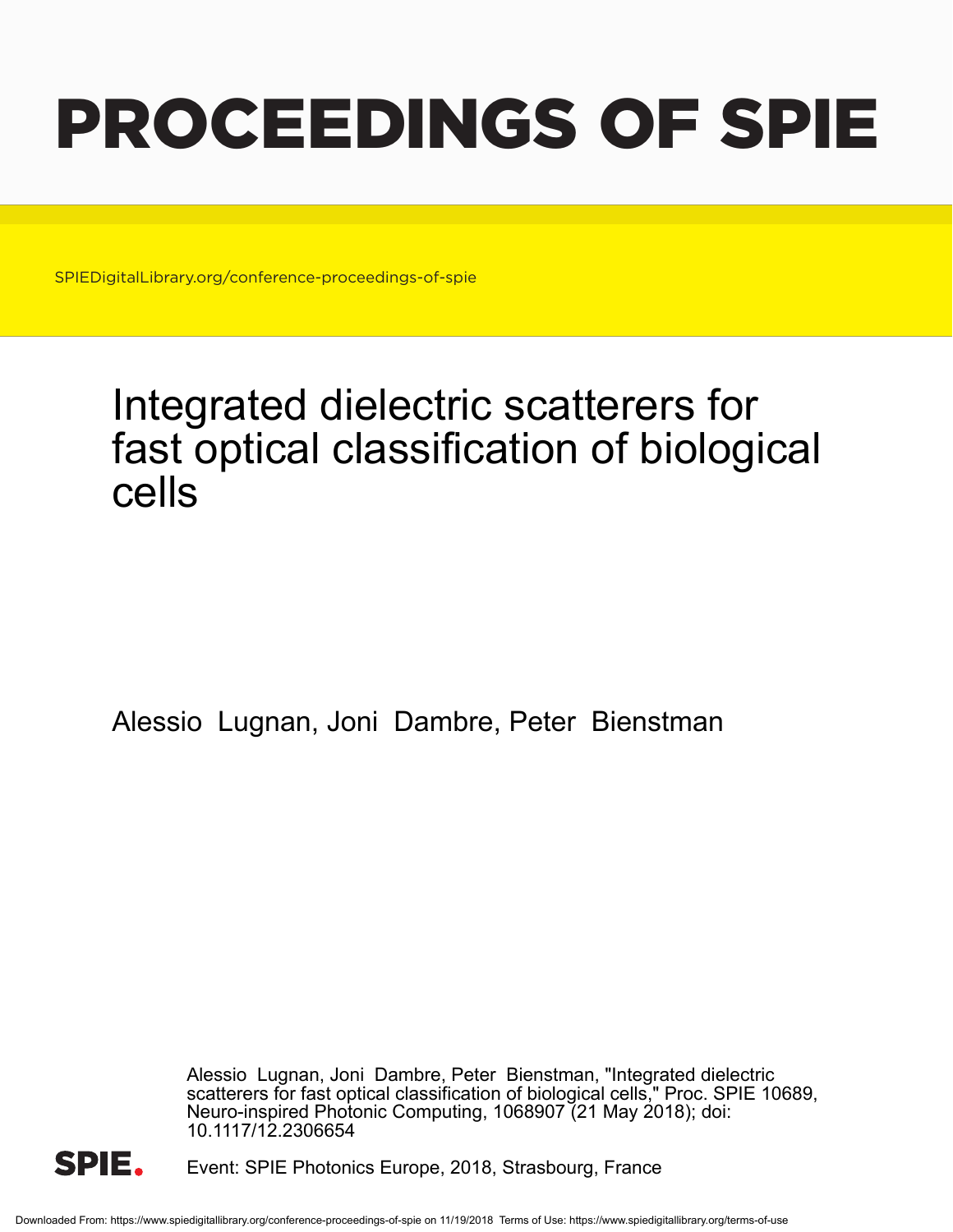### Integrated dielectric scatterers for fast optical classification of biological cells

Alessio Lugnan<sup>\*ab</sup>, Joni Dambre<sup>c</sup>, and Peter Bienstman<sup>ab</sup>

<sup>a</sup>Photonics Research Group, UGent - imec, Technologiepark 15, 9052 Ghent, Belgium <sup>b</sup>Center for Nano- and Biophotonics (NB-Photonics), Ghent University, Technologiepark 15, 9052 Ghent, Belgium c IDLab, UGent - imec, Technologiepark 15, 9052 Ghent, Belgium

#### ABSTRACT

The development of label-free, high-speed, automated and integrated cell sorting solutions is of particular interest for several biomedical applications. The employment of digital holographic microscopy in microfluidic flow cytometry gives access to a large amount of information regarding the 3D refractive index structure of a cell. In the presented work a passive, linear, integrated photonic stage is proposed as an effective nonlinear mixing interface between the hologram projection and the image sensor, allowing for a fast, compact and power-efficient extreme learning machine (ELM) implementation. The required nonlinearity comes from the sinusoid-based transfer function between the phase-shift accumulated by the light through the cell and the field intensity measured by the detector. 2D FDTD simulations with 2 classes of randomized cell models (normal and cancer cells differing in their average nucleus size) have been employed to train and test a readout linear classifier. A collection of silicon nitride pillar scatterers embedded in a silica cladding are interposed between the cell and the intensity monitor, in order to increase the complexity of the acquired interference pattern and to assist the readout linear classifier. The results show that, employing green light, the presence of scatterer layers decreases the classification error rate up to  $\sim 50\%$  with respect to the case without scatterers. Such improvement can be further increased to a factor ∼ 5 when a properly designed integrated optical cavity containing the cell is considered. An intuitive argumentation that explains these results is provided.

Keywords: Photonic neuromorphic networks, flow cytometry, cell classification, machine learning, extreme learning machine (ELM)

#### 1. INTRODUCTION

The employment of digital holographic microscopy in microfluidic flow cytometry is a promising candidate for label-free, high-speed, automated and integrated cell sorting solutions. In this technique, the classification is carried out through the analysis of the interference pattern (hologram) projected by the cell when illuminated by monochromatic light. The hologram is acquired by an image sensor and contains information on the 3D refractive index structure of the cells.<sup>1</sup>The large amount of information contained in a cell hologram enables nontrivial analysis and classifications. On the other hand, the computational cost of elaborating such a complex source of information by reconstructing the image from the hologram is a major hindrance to an increase in the cell sorter throughput, e.g. by parallelization of the process.

An important reduction in the required computing power was achieved by bypassing the reconstruction of the cell image and directly processing the acquired hologram with a machine learning algorithm that carries out the classification task.<sup>1,2</sup> However, a further simplification of the processing in the electric domain is required in order to fully exploit the potential of this implementation.

Neuro-inspired Photonic Computing, edited by Marc Sciamanna, Peter Bienstman, Proc. of SPIE Vol. 10689, 1068907 · © 2018 SPIE · CCC code: 0277-786X/18/\$18 doi: 10.1117/12.2306654

<sup>∗</sup> alessio.lugnan@ugent.be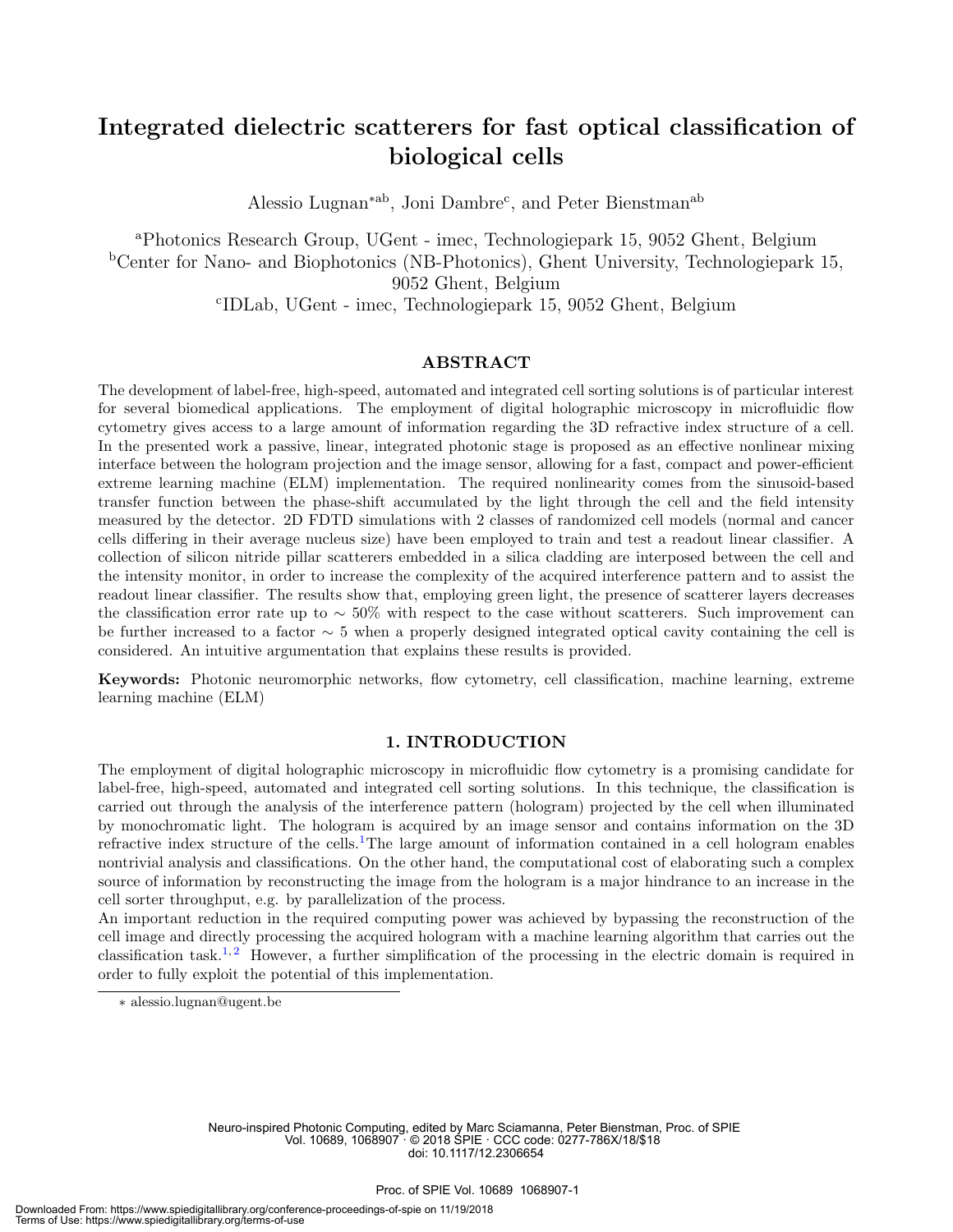#### Pillar scatterers for an extreme learning machine (ELM) implementation

We propose a simple collection of integrated dielectric scatterers in a slab waveguide as an interface between the light scattered by a cell and a 1D image sensor, in order to simplify the classification process in the relatively slow electric domain (Fig. 1). In particular, the proposed scatterers are essentially microscopic silica pillars of elliptic cross section embedded in silicon nitride. The whole optical process has been investigated via 2D finitedifference time-domain (FDTD) simulations as a proof-of-concept, approximating the 3D case of a cell flowing in a microfluidic channel interfaced with a photonic chip. The far-field intensity of the light exiting the scatterers cluster is collected by an array of virtual pixels that approximately simulate a line scan image sensor. The pixel outputs are fed into a linear classifier that can be, for example, implemented in the electric domain. The photonic stage containing the scatterers is intended to exploit the nonlinearity of the transfer function that relates the phase shift accumulated by the light through the cell to the corresponding interference pattern measured by an image sensor. Basically, the system can be seen as an hardware implementation of an extreme learning machine (ELM), i.e. a feedforward neural network whose hidden nodes are randomly generated and kept fixed.<sup>3</sup> In the past decade, this machine learning paradigm has been the object of an increasing interest in various research field due to its remarkable efficiency, simplicity, and generalization performance.<sup>4</sup> Generally, the main advantages of ELMs with respect to other machine learning techniques are that only a linear readout (in this case a linear classifier) needs to be trained and that it is easily implemented in hardware. In this case, the pillar scatterer stage determines the ELM hidden node structure by projecting onto the far-field intensity a very intricate nonlinear mapping (based on sinusoidal functions of the phase information). This parallel processing is carried out nearly instantaneously with respect to both the cell movement and the operating speed of an electronic computer, providing an important advantage over other machine learning solutions in the electric domain. It should be stressed that the phase-to-intensity nonlinearity is already expressed by the interference pattern projected by the cell alone, without scatterers. However, the complexity of such a nonlinear mapping can be enhanced and controlled by the use of scatterers in order to increase the performance of a subsequent linear classification. The exploitation of light interference in order to fabricate a passive integrated reservoir computing implementation (which is based on similar principles of ELMs but is applied to time-dependent signals<sup>5</sup>) using linear optical media was demonstrated.<sup>6</sup> However, the time-dependent input information was encoded in the intensity of a laser signal and therefore the transfer function to the output detector was quadratic (amplitude to intensity). Here, the input information is encoded in the phase of a laser signal, such that the readout transfer function can be sinusoidal with respect to that input. The sine, for example, can be profitably employed as activation function in feedforward neural networks under suitable conditions.<sup>7</sup>

#### Integrated Fabry-Pérot cavity for enhanced performances

As it will be further discussed in the next section, the classification performance improvement due to the use of scatterers can be enhanced by employing an integrated optical cavity to increase the effective optical path length through the cell, as shown in Fig. 1. Intuitively, this makes the impinging light pass, on average, more than once through the cell. In practice, in the FDTD simulation design 2 Bragg reflectors are placed at the 2 external sides of the microfluidic channel, orthogonally to the light beam direction, creating a Fabry-Pérot cavity. The employed Bragg reflectors are each composed of 3 layers of  $SiO_2$  with a width of  $(455 \pm 10)nm$  in a  $Si_3N_4$ cladding. The error in the layer width was implemented by adding a random value sampled from an uniform probability distribution between 10 and 10 nm. It approximately accounts for fabrication errors. The distance  $D = 21.02 \mu m$  between the reflectors was chosen so that the portion of light passing through and near the nucleus of the cell was resonant. This was done by monitoring the light intensity inside the cavity for different values of D. Note that such a tuning was relatively easy to perform because the cell acts as a weak converging lens, providing an additional light confinement along the microfluidic channel direction.

The reflectivity  $R$  of the reflectors is also a crucial parameter, since it controls the cavity  $Q$ -factor and therefore controls both the sensitivity of the resonance to intracavity optical path lengths and how long the light stays, on average, inside the cavity. This means that by tuning  $R$  a trade-off has to be achieved between how much the phase shift due to the selected resonant cell part is increased and how much the corresponding resonance is stable. In particular, the reflectors employed in the simulations (composed of 3 layers) have a satisfying reflectivity of  $\sim$  56%, while it turned out that similar reflectors with 4 and 5 layers have a too high reflectivity, respectively of  $\sim$  73\% and  $\sim$  85\%.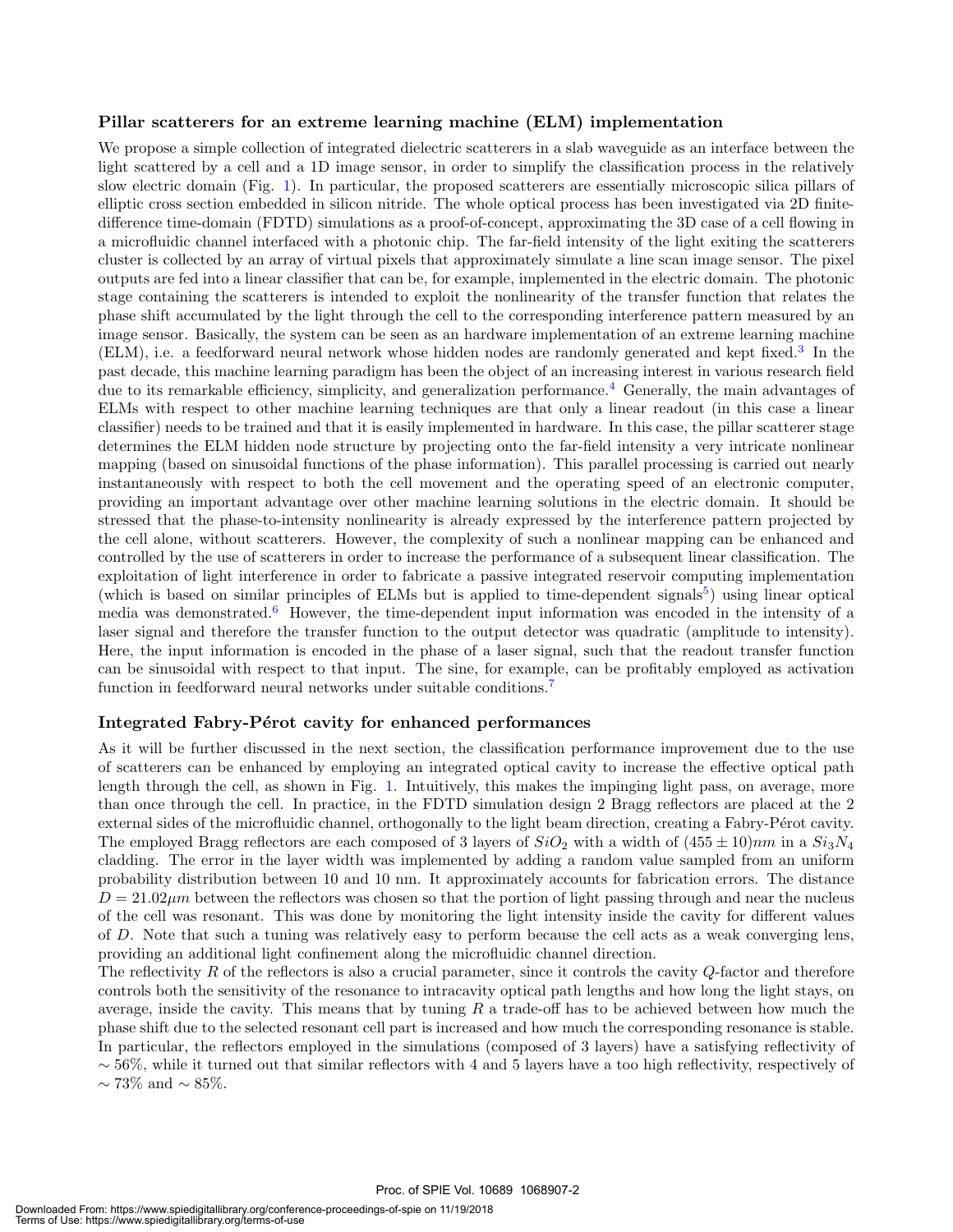

Figure 1. Schematic of the classification process. A monochromatic plane wave impinges on a Fabry-Pérot optical cavity composed by Bragg reflectors and containing a microfluidic channel with a cell in water ( $n_{H_2O} \sim 1.34$ ), which has a low refractive index contrast ( $n_{cytoplasm} = 1.37$ ,  $n_{nucleus} = 1.39$ ); the forward scattered light passes through a collection of silica scatterers ( $n_{SiO_2} \sim 1.461$ ) embedded in silicon nitride ( $n_{Si_3N_4} \sim 2.027$ ) and organized in layers; the radiation intensity is then collected by a far-field monitor, which is divided into bins (pixels); each pixel value is fed into a trained linear classifier (logistic regression) that consists of weighted sums (one per class) of the pixel values. The weights are trained so that the sum exceeds a certain threshold value only if the corresponding input class is recognized.

#### Simulation details

A cell in a microfluidic channel, the Fabry-Pérot optical cavity and the proposed silica scatterers were modeled in the same 2D FDTD simulation (Fig. 1) employing Lumerical's FDTD Solutions software. A monochromatic plane wave (vacuum wavelength  $\lambda = 532 \text{ nm}$  as in Ref. 1) of constant intensity impinges transversely on a microfluidic channel (15  $\mu$ m wide) filled with water. The channel interfaces with a region containing layers of elliptic scatterers (0.5  $\mu$ m wide and 1  $\mu$ m long) made of  $SiO_2$  embedded in  $Si_3N_4$ . At the end of the scatterer region, a vertical far-field monitor (with an angular resolution of 55.6 points/deg) covers the total length of the simulated space. The simulation region is 28  $\mu$ m long along the vertical direction and from 20  $\mu$ m to 30  $\mu$ m along the horizontal direction, depending on the number of scatterer layers. The FDTD mesh size is  $\sim \lambda/29$ . 2D randomized cell models were employed to approximately simulate the refractive index of cytoplasm and nucleus. The scatterers are placed in vertical layers with an average vertical distance of  $1\mu m$  between their centers. The center of each scatterer is randomly displaced with respect to their unperturbed center in the layer, both along the vertical and the horizontal directions. All the random displacements belonging to the same architecture were sampled from the same uniform probability distribution. The random displacement amplitude were used to tune the complexity of the scattering mixing action, optimizing the corresponding ELM effectiveness. More details about the employed cell models and the scatterer configuration are described in Ref. 8, with the exception that the simulation time had to be properly increased to  $1.2 \text{ ps}$  when the optical cavity was included in the design. It should be stressed that the scope of this work is to provide a proof-of-concept of a new approach to photonics machine learning, that can be generalized to many other implementations besides the discussed examples. Therefore, the dimensionality of the simulation, the size of the structures and the cell model are a consequence of a trade-off between closeness to reality, saving of computational time and the search of a sufficiently complex (but not overly so) task. In any case, all the simulated objects, aside from the scatterers, were designed independently of the classification results.

Proc. of SPIE Vol. 10689 1068907-3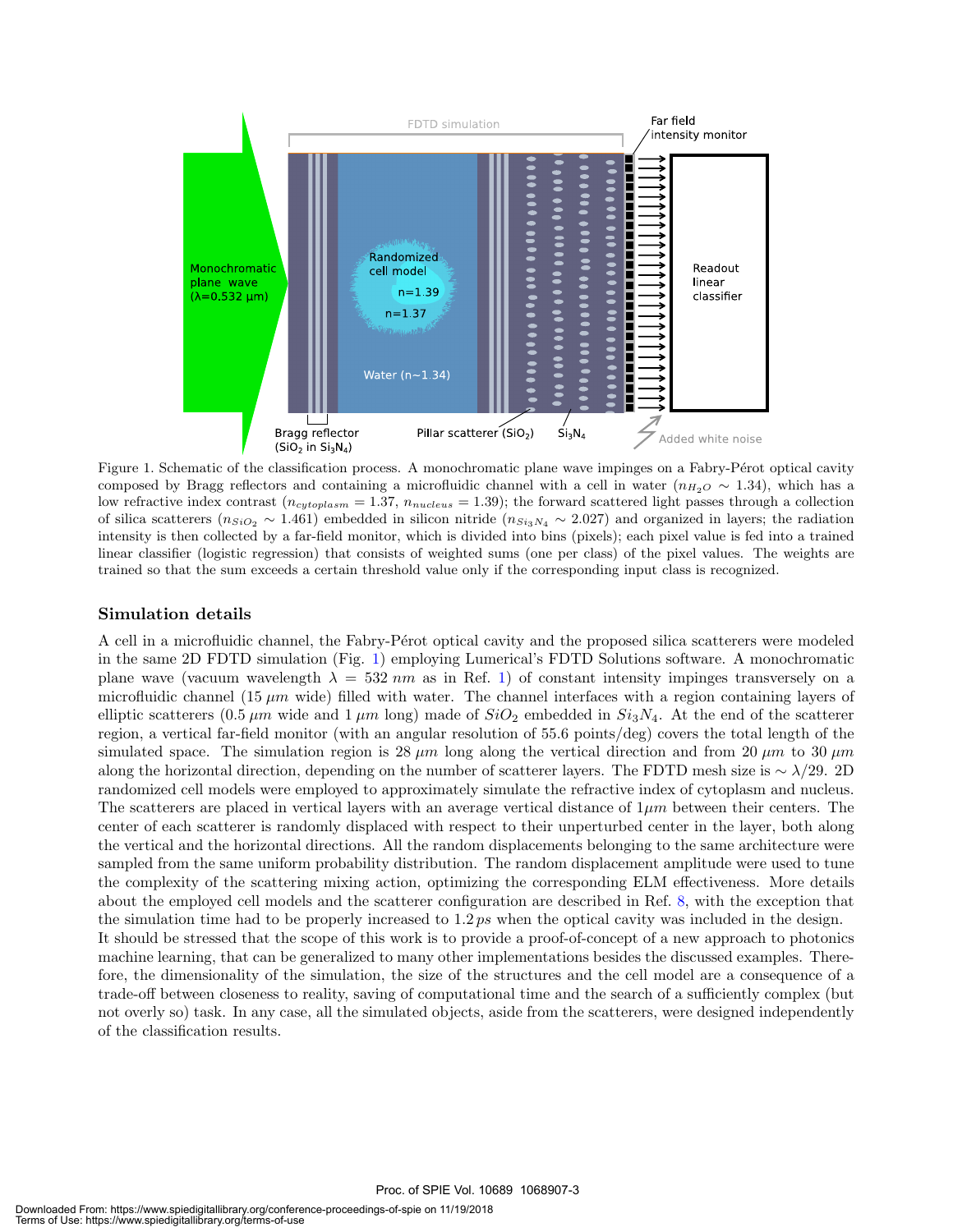#### Machine learning details

The far-field intensity profile was divided into  $N_{pix}$  bins (or pixels) and the integration over each bin was fed into a logistic regression. The Scikit-learn Python library<sup>9</sup> was employed, using the "liblinear" solver. For each tested scatterer configuration a number  $N_{\text{samp}}$  of simulations was performed randomly varying the cell shape, as described in the previous section. In particular, the classification results reported in the next section are obtained from sample sets of  $N_{\text{samp}} = 3200$  samples each. In half of the  $N_{\text{samp}}$  simulations a "normal" cell was considered (average nucleus radius of  $1.2\mu m$ ), while in the remaining half a "cancer" cell (with bigger average nucleus nucleus radius of  $2.5\mu m$ ) was used. 75% of these two sets was employed in the training of the logistic regression, while the rest was used as test set. The names in quotation marks were chosen because of the common tendency of cancer cells to show evident irregularities in nucleus size.<sup>10</sup>

Gaussian white noise was added a posteriori on the interference patterns before they were divided into bins. Different values for the noise standard deviation were chosen:  $1\%$ ,  $5\%$ ,  $10\%$ ,  $20\%$ ,  $30\%$ ,  $50\%$  and  $100\%$  of the average intensity over the sample set.

A study on the dependence of the classification test error on the regularization strength (L1 and L2) and on  $N_{\text{samp}}$  was carried out in the two cases with and without the use of scatterers, on a set of 2000 samples each. For this investigation, a 4 layer scatterer configuration was considered, with  $A_r = 150nm$  and  $D = 1.846 \mu m$ (this particular configuration was one of the best performing in a preliminary exploration based on a lower (800) number of samples). The study pointed out that regularization had no significant positive effect on the performances of the two classification tasks. Furthermore, it showed that the learning curve (test error v.s. number of samples) converged around  $N_{\text{samp}} = 800$  when the scatterers were used. Thus, for the classifications presented in the next section no regularization was considered, but the investigation on the effect of different noise levels partially covers the topic at least with regard to the L2 regularization. The classification dependence on the number of pixels and training epochs was instead kept under direct control by performing sweeps for each tested configuration.

The presented results are obtained through a validation process in which the simulated data samples are randomly shuffled before they are split into training and test sets. From the results generated by repeating this procedure 20 times a mean value and a confidence interval (chosen as ± twice the standard deviation) were calculated and plotted. Note that a different noise vector is added to the intensity profiles after each shuffling.

#### 2. RESULTS AND DISCUSSION

#### Classification without optical cavity

Let us consider a green laser source  $(\lambda = 532nm)$  without introducing the optical cavity in the simulation design. Let us compare the classification error on the test samples when no scatterers are present and when, instead, 4 scatterer layers are employed (further classification details are as in Ref. 8). The resulting error rate values for different numbers of pixels and for different noise levels (Fig. 2 a) show that the use of scatterer layers allows for a significant error rate reduction (up to ∼ 50%), provided that a sufficient number of pixels and a low enough noise level are considered.

Even if significant improvements due to the introduction of pillar scatterers are achieved, a simple quantitative reasoning on how nucleus size changes affect the input of the readout classifier suggests that better results can be in principle obtained. In particular, the difference in phase shift accumulated by the light through the 2 types of nucleus corresponding to the 2 cell classes is too small and therefore is expressed in an almost linear way by the acquired intensity pattern, while nonlinearity is required by the ELM approach (see Ref. 8 under *Nonlinear* phase sensitivity in Results and discussion section). The employment of an UV laser source  $(\lambda = 337.1nm)$ , that implies an increase in the optical path through the given nuclei, can be considered as a solution and much better classification performance are obtained (Fig. 2 b). However, when real applications are concerned, this option is highly impractical as UV lasers are usually quite expensive and would probably damage or even kill the illuminated cells.

#### Classification with optical cavity

A more feasible solution consists of increasing the effective optical path length through the cell by inserting it in the Fabry-Pérot optical cavity presented in the previous section. In this case, the sensitivity of the acquired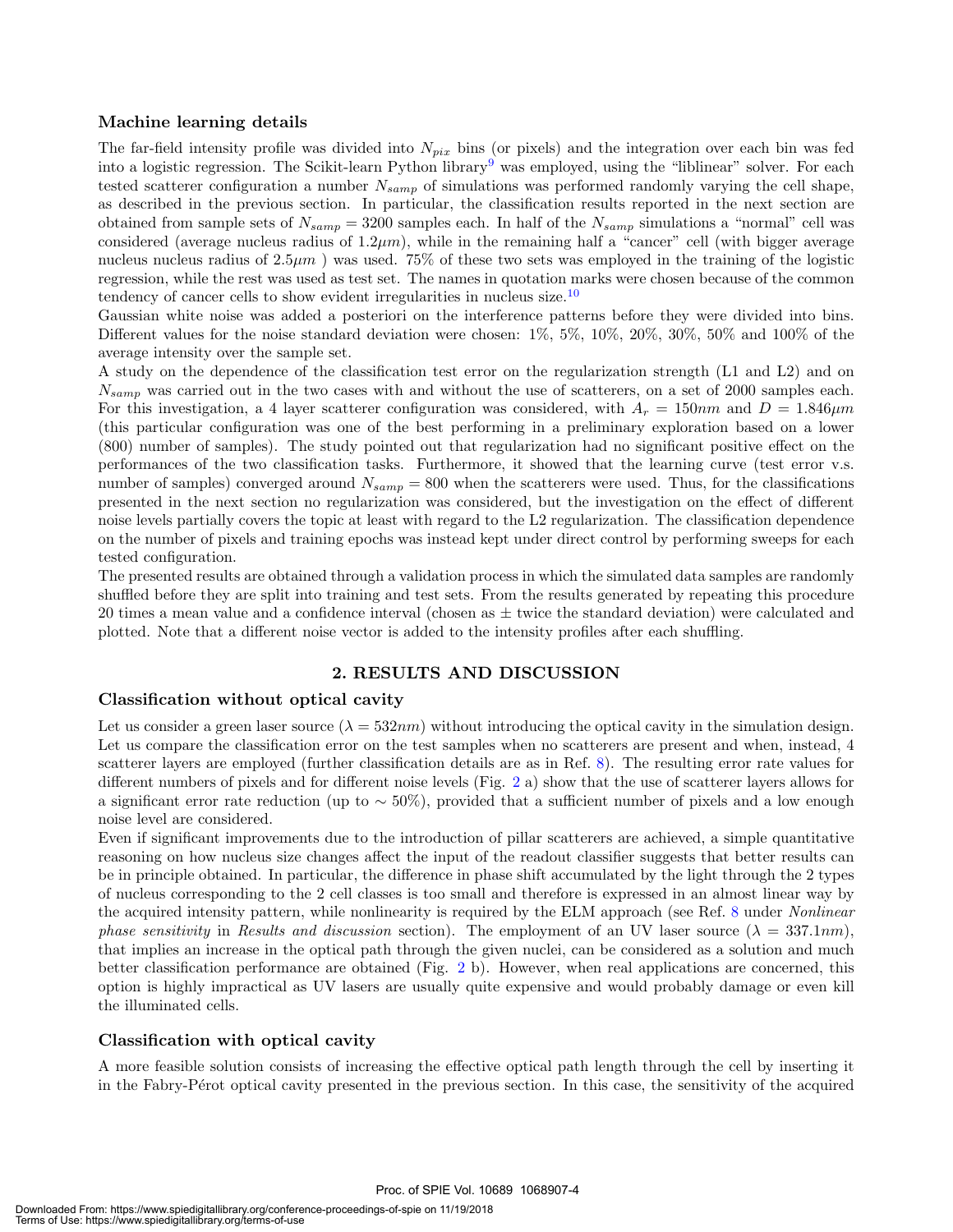

Figure 2. Comparison between the test error rates of "normal" and "cancer" cell classification, corresponding to the absence (in red) and the presence (in blue) of scatterers. a) A green laser source  $(\lambda = 532nm)$  is employed. b) An UV laser source  $(\lambda = 337.1nm)$  is employed. On the left: test error rate as a function of the number of employed pixels, with 5% added white noise. The darker and the lighter versions of the two line colors respectively represent the mean value and the confidence interval (of 2 standard deviations) over the 20 sample sets generated for validation. On the right: test error rate (averaged on the values obtained considering  $N_{pix} = 250, 260, ..., 300$ ) as a function of the added noise percentage.

intensity pattern to the nucleus size can be improved by increasing the average time that the resonant light passing through the nucleus stays in the cavity. On the other hand, if the cavity Q-factor is too high, the resonance strength might be strongly influenced by uninteresting small details of the cell structure or by fabrication errors. Generally, the cavity should be designed so that the average light phase shift differences due to the optical feature of interest corresponding to the considered classes are roughly between  $\pi/2$  and  $2\pi$ . Indeed, a phase shift difference significantly lower than  $\pi/2$  would induce a nearly linear difference on the acquired intensity pattern, undermining the nonlinearity requirement of the ELM approach. On the other hand, a phase shift difference significantly bigger than  $2\pi$  would make the acquired intensity pattern too sensitive to uninteresting small changes in the cell optical features, undermining the stability requirement of the ELM approach.

Fig. 3 shows the simulation results obtained from the use of green light in combination with the presented Fabry-Pérot cavity. A substantial improvement is observed with respect to the green source case without cavity (Fig. 2 a). In particular, the classification improvement due to the use of scatterers is increased by a factor 5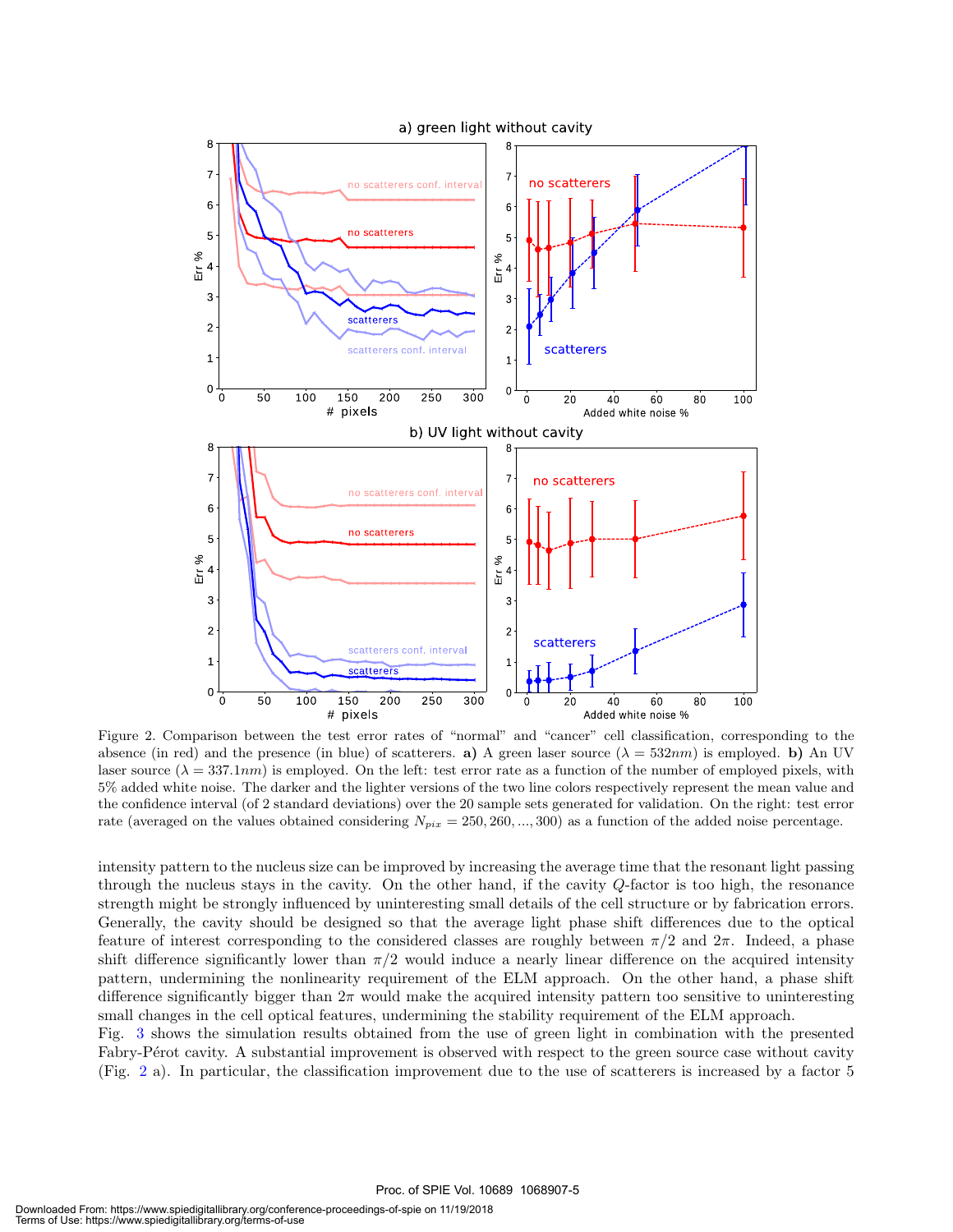by the cavity, for sufficiently low but still plausible noise levels  $(< 10\%)$ . At these noise levels, the results are similar to what was obtained with an UV light source (Fig. 2 b), without the drawback of possible cell damage. For higher noise levels an increased sensitivity to noise pushes the classification error rate to significantly higher values.



Figure 3. Comparison between the test error rates of "normal" and "cancer" cell classification, corresponding to the absence (in red) and the presence (in blue) of scatterers. A green laser source  $(\lambda = 532nm)$  is employed and the integrated optical cavity is now included in the simulation design. On the left: test error rate as a function of the number of employed pixels, with 5% added white noise. The darker and the lighter versions of the two line colors respectively represent the mean value and the confidence interval (of 2 standard deviations) over the 20 sample sets generated for validation. On the right: test error rate (averaged on the values obtained considering  $N_{pix} = 250, 260, ..., 300$ ) as a function of the added noise percentage.

#### 3. CONCLUSIONS

In this work, a simple passive integrated photonic structure is proposed to improve the performance of a linear classifier employed for the optical classification of different cell kinds. The presented approach enables for significant reduction of the computational cost required for both training and application of the classifier, with respect to an equivalent application in the electric domain.

The proposed integrated structure consists of a collection of silica pillars embedded in silicon nitride that scatters the monochromatic light diffracted by a cell. When a green laser source is employed, the scatterers presence leads to a significant improvement in performance (up to 50%) of the classification of simulated cells with different nucleus size, provided that a sufficient number of pixels and a low enough noise level are considered. When an UV laser source  $(\lambda = 337.1nm)$  is employed, the scatterers presence leads to a much greater error rate reduction (up to an order of magnitude) for all the considered pixel numbers and noise levels.

The much more feasible implementation with green light, though, is improved to a performance (a factor  $\sim 5$ improvement) similar to the one obtained with UV light, if an integrated Fabry-Pérot optical cavity is properly designed and included in the simulation. The main advantage arising from the use of the optical cavity is that it can be designed to increase the acquired intensity pattern sensitivity towards specific details in the refractive index structure of a cell. This can make the optical features of interest more evident to the readout classifier with respect to other competing ones.

Proc. of SPIE Vol. 10689 1068907-6